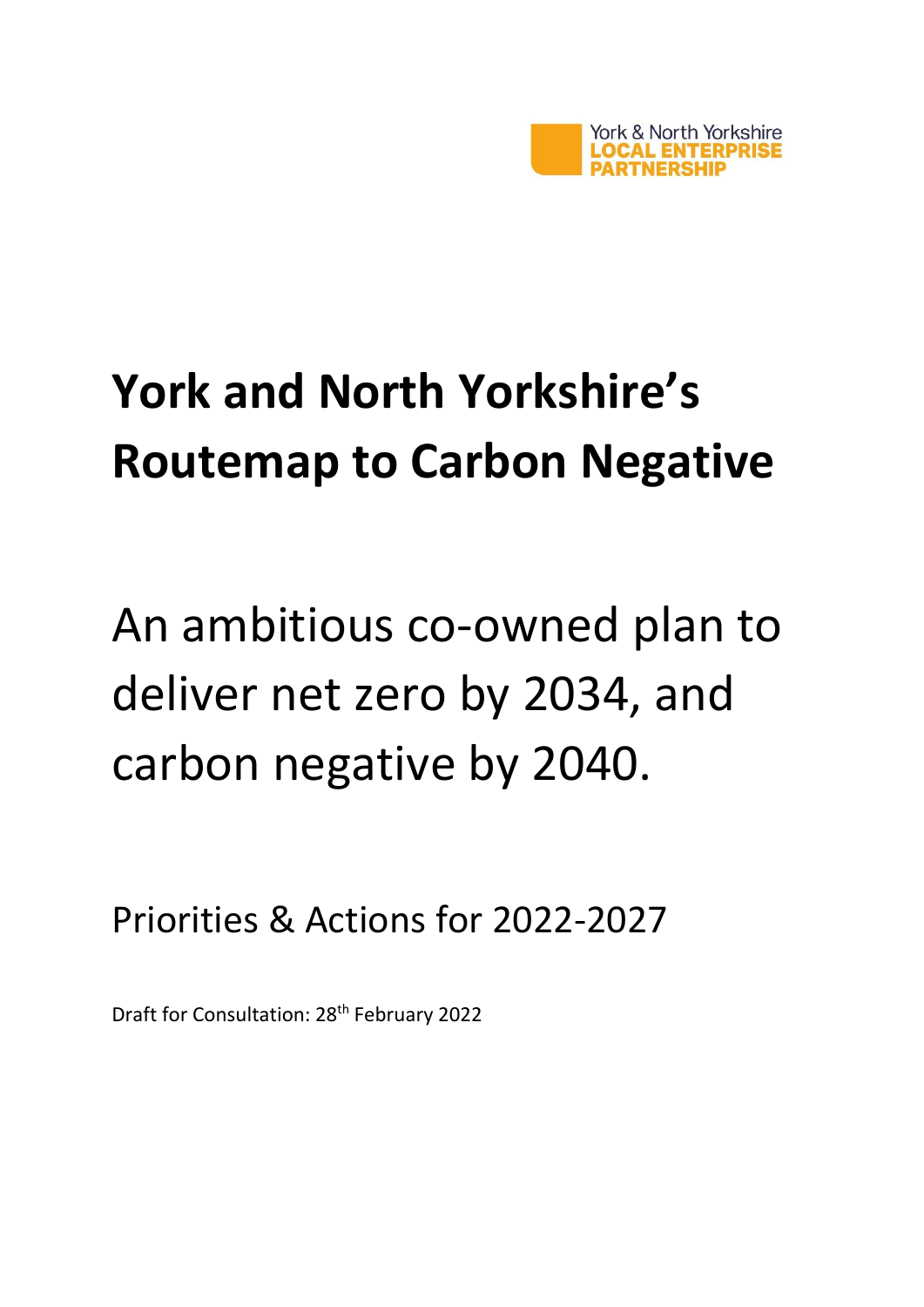

## **Executive Summary**

## **Why?**

As storms, floods and wildfires intensify across the world, there is growing urgency for collective action to tackle climate change. The 2021 IPCC report is a code red for humanity; we are already at 1.2<sup>o</sup>C warming and are at imminent risk of reaching the internationally agreed threshold of 1.5  $^{\circ}$ C. In York and North Yorkshire, we have a critical contribution to make to national and global efforts; we have the potential to go beyond net zero, and become England's first carbon negative region. With two national parks, three Areas of Outstanding Natural Beauty (AONBs) and over 70% of our geography being used for agriculture, we are uniquely positioned to use our natural assets to capture and store carbon. As a leader in decarbonisation and world class innovation assets, we can harness the economic opportunities of the transition, creating jobs and attracting investment to the region. This Routemap provides an ambitious pathway for local authorities, businesses, charities, academia and communities to come together to deliver carbon reduction at the necessary pace and scale to reach net zero by 2034, and net negative by 2040.

## **What?**

The series of targets and actions set out in this Routemap have been informed by comprehensive stakeholder engagement and a growing evidence base, including York and North Yorkshire's Carbon Abatement Pathways study. Our approach is based on the strategic pillars of decarbonising our energy system, moving towards a circular economy and enhancing our natural capital, which seeks to ensure that we are taking a holistic approach and delivering benefits beyond carbon to create a greener, fairer, stronger economy.

Within our places and across key sectors - Power, Heat & Buildings, Transport, Industry & Business, Land Use, Agriculture and Marine– transformative change is needed. Through our research, we understand the scale of ambition required - from doubling the current size of woodland in the region to halving private car use to retrofitting 250,000 homes. The Routemap sets out key strategic priorities to deliver these changes.

**How?** We need to create the conditions to enable the movement towards a carbon negative York and North Yorkshire. Through our research and stakeholder engagement, we have identified a number of enablers – including: Research, Strategy & Planning; Communication, Engagement & Movement Building; Collaboration & Innovation; Developing Skills; Programmes & Demonstrator Projects; Infrastructure, Supply Chains & Green Industries; Securing Investment; and Influencing Government Policy.

#### **Who?** The Routemap has been developed collaboratively, and must be delivered<br>
collaboratively Every local authority business organisation charity and community collaboratively. Every local authority, business, organisation, charity and community has a role to play. Every individual can make a difference. The Action Plans in the Routemap identify organisations who have a clear leadership role in delivery.

### **Where?**

In the process of implementing the Routemap, we will need to understand 'where' projects and activities need to be delivered. Some of these decisions will be made at an organisational level, and others will require a more strategic approach across the region, such as ensuring the right tree is planted in the right place, or identifying the most viable locations for heat networks. A number of forthcoming strategic, spatial plans will fill this remaining gap – including, the underway Local Area Energy Plans (LAEP) and forthcoming Local Nature Recovery Strategy and Natural Capital Investment Plan.